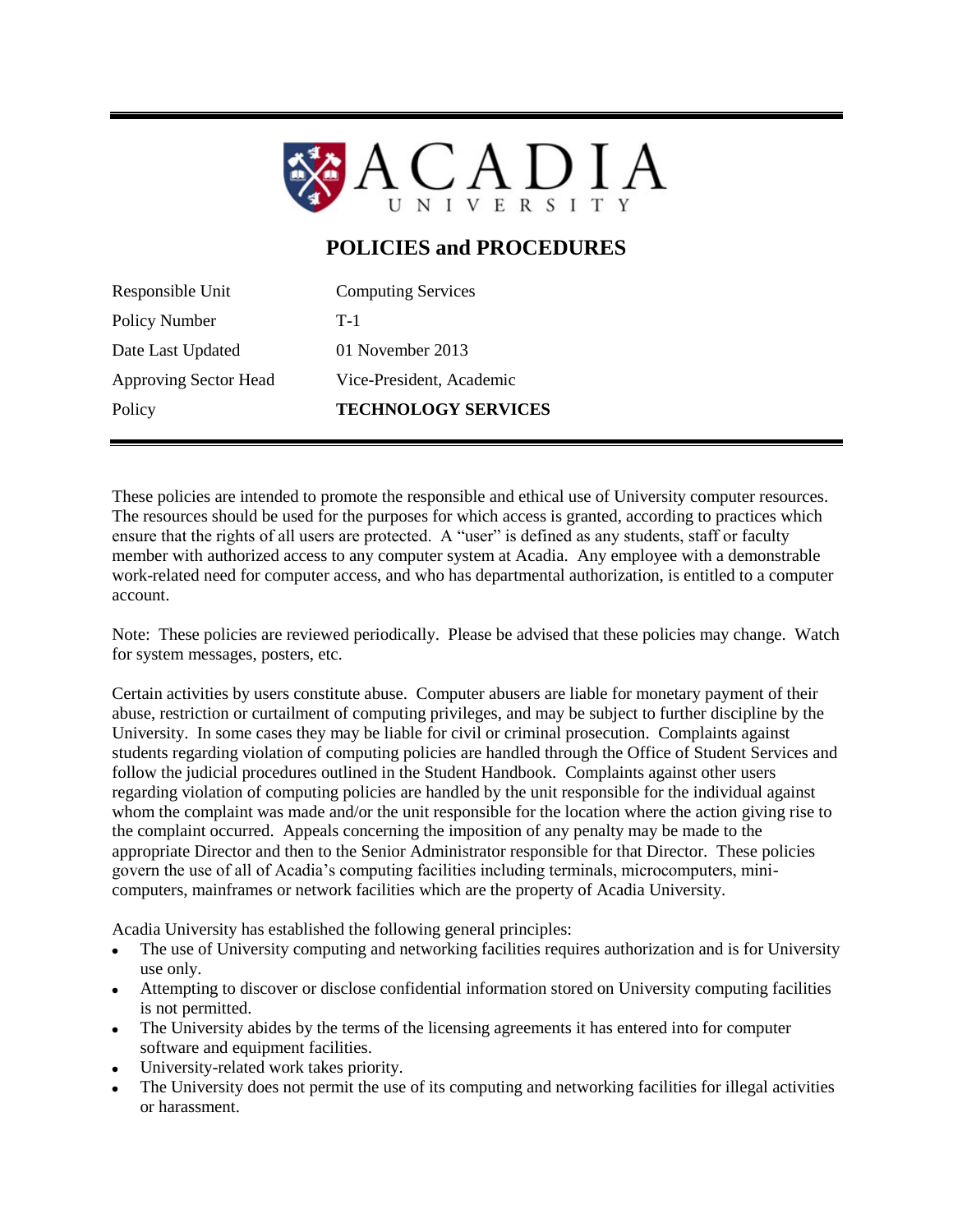- The use of University computing and networking facilities complies with University operational  $\bullet$ policies and procedures.
- Breaking Acadia University published policies constitutes a breach of employment conditions and/or academic integrity.
- Permission to access data in another user's account must be authorized in writing by that user, or where this is not possible, by the appropriate Senior Administrator.
- Users are responsible for activities originating on computer equipment and/or network connections assigned to them.
- It is an offence to break any computing policies set by the University.  $\bullet$

As with all matters of law and ethics, ignorance of the rules does not excuse violations. Note that without prior written authorization by the President, it is contrary to University policies for any user to:

- permit another person to log in to your account (your account passwords are confidential and under no circumstances should they be distributed)
- log in to another person's account, even if you have permission
- attempt to discover another user's password
- copy, disclose, or transfer any of the computer software provided by Acadia University without written permission from the department that acquired or licensed it
- use any Acadia University computer/network equipment or software to violate the terms of any  $\bullet$ software License Agreement
- attempt to bypass standard procedures (This includes, but is not limited to, circumventing standard disconnect functions for dial-in lines, unauthorized use of a password and accessing a file without permission. Accessing a file refers to copying, reading, renaming, changing or deleting. Lack of file protection does not give you the right to do any of these things.)
- use University computing/network facilities for personal profit-making activities
- exceed any posted time limit on a terminal or microcomputer when others are waiting
- use University network facilities to send nuisance, abusive, obscene, forged or anonymous messages to anyone within the University community or externally
- use University network facilities to harass other users
- change the name assigned to an account
- tamper with University computing/network equipment such as microcomputers, printers, or network jacks (problems should be reported to the appropriate department
- collect or discard output other than your own without the owner's permission
- violate any of the "LAB RULES" posted in the public microcomputer facilities
- use the University network facilities to provide computing services outside the University's network, without authorization from the Technology Services department
- use the University network facilities to provide any external computing service to the campus community, without authorization from the Technology Services department.

## **Software**

The use of software on the Acadia University computers is governed by the terms of License Agreements between Acadia University and software vendors. These software programs are of a proprietary nature and/or may contain trade secrets or be subject to a copyright or patent as defined in License Agreements. All users of software acquired by Acadia University must abide by the terms of these license Agreements. Link to: *[Microsoft Licensing Product](http://ts.acadiau.ca/tl_files/sites/ts/resources_1/forms/MicrosoftProductUseRights.pdf) Use Rights*

The following actions are considered illegal and may subject the perpetrator to sanctions by the University: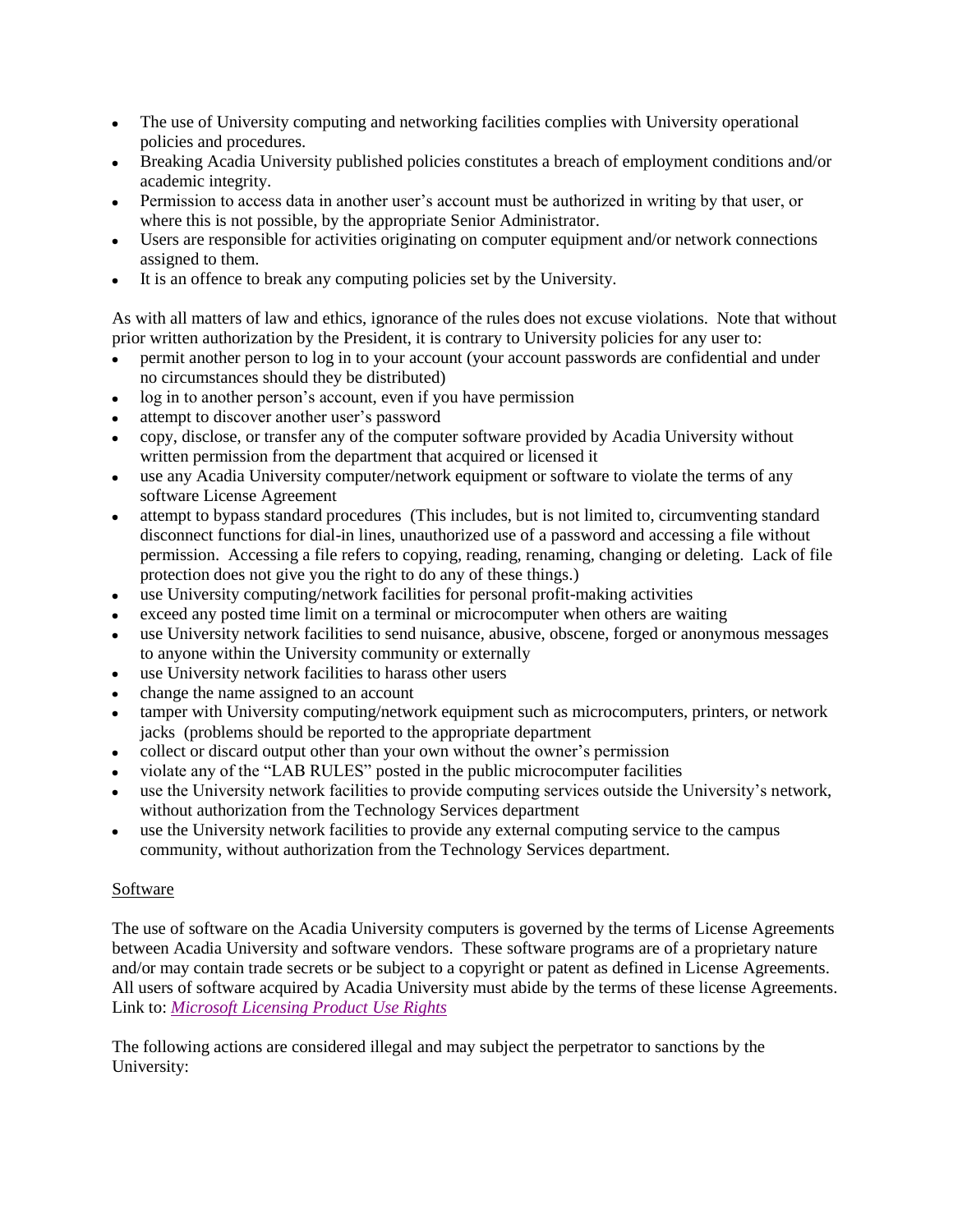- Providing copies of copyrighted or licensed software to others while maintaining copies for one's  $\bullet$  . own use, unless there is a specific provision in the license which allows such activity. The activity is forbidden even if the software is provided without cost for an educational purpose.
- Using software or documentation known to have been obtained in violation of the Copyright Law or a valid license provision. Use of a copy of a copyrighted program obtained from another party for which no license exists that allows for such a transfer will be presumed to be knowing, and the burden of demonstrating that the use was innocent will rest with the user.
- Using a copyrighted program on more than one machine at the same time, unless a specific license  $\bullet$ provision permits such activity.
- Copying any copyrighted printed documentation. Violation of any of these policies is considered an abuse of that privilege granted, and may lead to the withdrawal of an account and/or other disciplinary action.

## Administrative Policies

- The Technology Services Systems Support Group has the responsibility for keeping systems working and to protect the confidentiality of a user's work. This confidentiality will be respected until there is an indication that the user has become part of something that has caused a problem with the operations of systems or the confidentiality of another user's work.
	- A request to access data in another user's account must be authorized in writing by the user, or  $\ddot{\phantom{a}}$ where this is not possible, by the appropriate Senior Administrator.
	- Technology Services reserves the right to view and/or delete user files without prior notice or  $\mathbb{Z}^{\mathbb{Z}}$ written authorization when the stability, integrity and/or the security of the system is being threatened by actions on the part of that user.
	- Technology Services also has the right to terminate any process when deemed necessary, in order  $\epsilon$ to maintain the system.
	- It should be noted that abusers are normally identified by their user names. Users who allow  $\mathbb{Z}^{\mathbb{Z}}$ others to use their accounts may find themselves restricted and/or disciplined if others abuse the system with their name.
	- When in doubt, it is best to do only what you have been specifically permitted to do, e.g., if you have permission to use a program or file, do not make a copy (even on paper) unless you have been explicitly told you may do so.
- The use of University computing and network facilities to solicit credit card information requires  $\bullet$ authorization from Technology Services.

### Computer Accounts

The following governs the authorization and creation of network login accounts and electronic mail accounts. Access to specific data or software applications falls outside the scope of this policy, and is authorized by the data/application owner, or in the case of administrative systems, by the appropriate data steward(s). Technology Services has the right to disable any account after having reasonable evidence that any computing policy has been violated.

- Students
	- A computer account and e-mail account are created for each new student at the start of the academic year, and remain valid until September  $30<sup>th</sup>$  of the following year. After each fall registration and prior to the expiry date, Novell and e-mail accounts for all registered students (as well as accounts on the academic Unix server for registered BCS students) are automatically extended for another year, without any additional action by the student. As a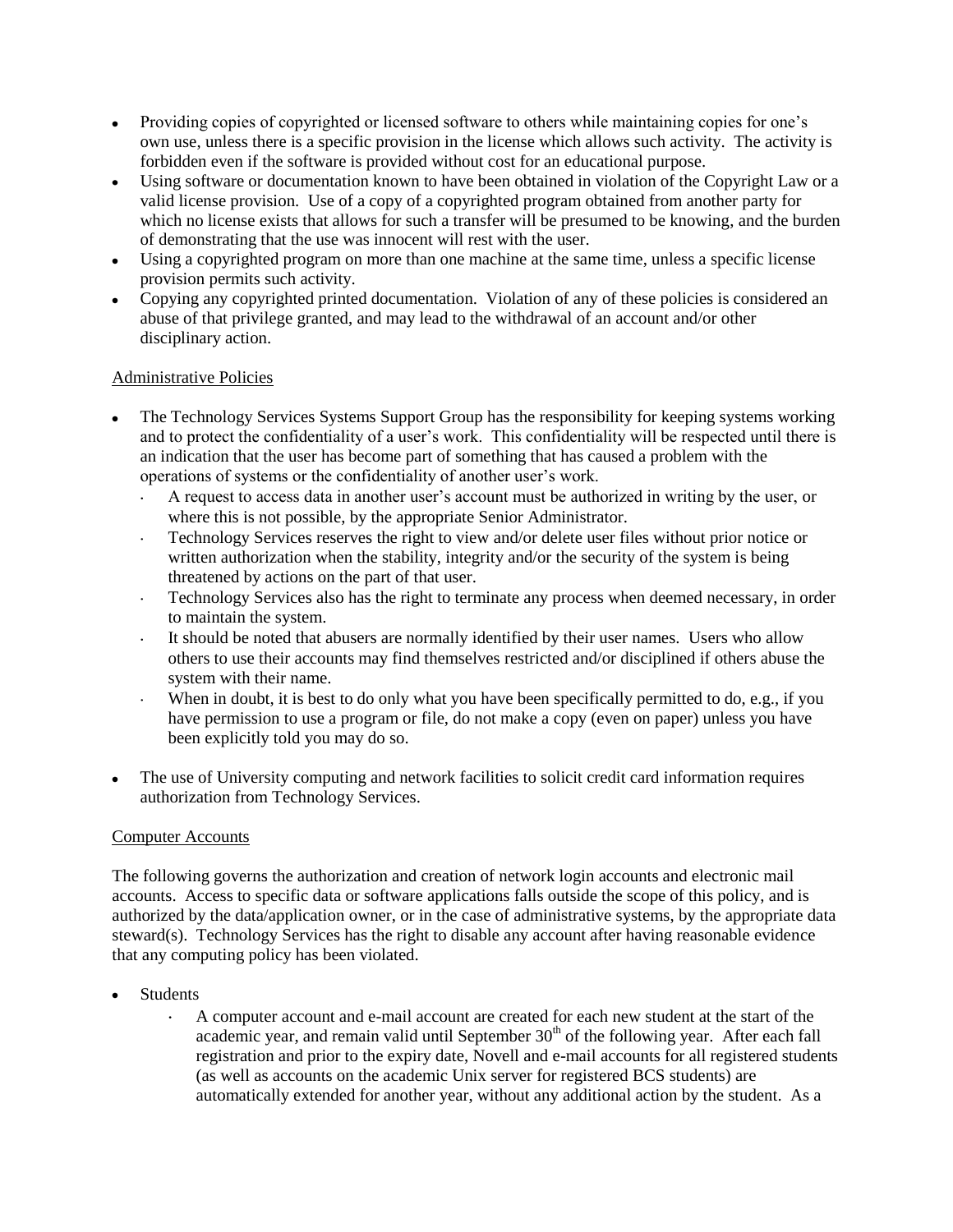security measure, student account passwords expire annually, and require resetting by the account owner. Any student withdrawing from Acadia will have his/her account(s) disabled immediately, and such account(s) will be deleted from disk after two weeks.

- Graduates since May 2000 are entitled to retain their Acadia e-mail address.  $\ddot{\phantom{0}}$
- Faculty/Staff (excluding sessional)  $\bullet$ 
	- Any employee with a demonstrated work-related need for computer access, and who has departmental authorization, is entitled to a computer account. Employment is confirmed through the Human Resources Department.
	- Faculty and staff computer accounts are active only during the period of employment. Accounts are disabled when the employee leaves Acadia, and are removed from disk after 30 days.
	- Upon retiring, full-time faculty and staff are entitled to retain an Acadia e-mail address.  $\ddot{\phantom{0}}$
- Sessional Employees  $\bullet$ 
	- Any sessional employee with a demonstrable work-related need for computer access, and who has departmental authorization, is entitled to a computer account. Employment is confirmed through the Human Resources Department.
	- Professors on multi-year contractually limited term contracts, having appointments each of at  $\ddot{\phantom{0}}$ least nine (9) months duration, will retain their computer account and e-mail access during the summer break.
	- Accounts for other sessional appointments are active only during the period of the session. They are removed from disk two weeks after the start of the next session, unless the employee has returned and the account has been renewed. Similarly, these sessional employees do not have access to their Acadia electronic mail beyond the sessional period. Before leaving at the end of a session, they may place an "Out of Office" message on the email account, or forward incoming messages to another Acadia staff e-mail address during their absence.
- Guest Accounts
	- A guest account and/or Acadia e-mail address may be required for a person who is affiliated with Acadia but who is not defined as a regular employee on the payroll, nor as an active student. This includes volunteers, external consultants, visiting scholars, and affiliated committee members (e.g., Senate, Board of Governors).
	- A guest account must be authorized by the appropriate Dean or Senior Administrator, and is  $\ddot{\phantom{0}}$ available for periods of up to one year as required. A guest account may be renewed beyond one year by submitting a new request.
	- If not renewed, a guest account id disabled at the end of the account term, and is removed  $\ddot{\phantom{0}}$ from disk after 30 days.
- Exceptions
	- In exceptional circumstances, the Director of Technology services can authorize computer account access for a brief period.

### Wireless Networks

This governs the use of any devices that operate on the 2.4GHz radio frequency on Acadia's campus. These devices are not limited to IEEE 802.11 wireless networking devices, but could also include equipment such as cordless phones, microwave ovens, and audio speakers.